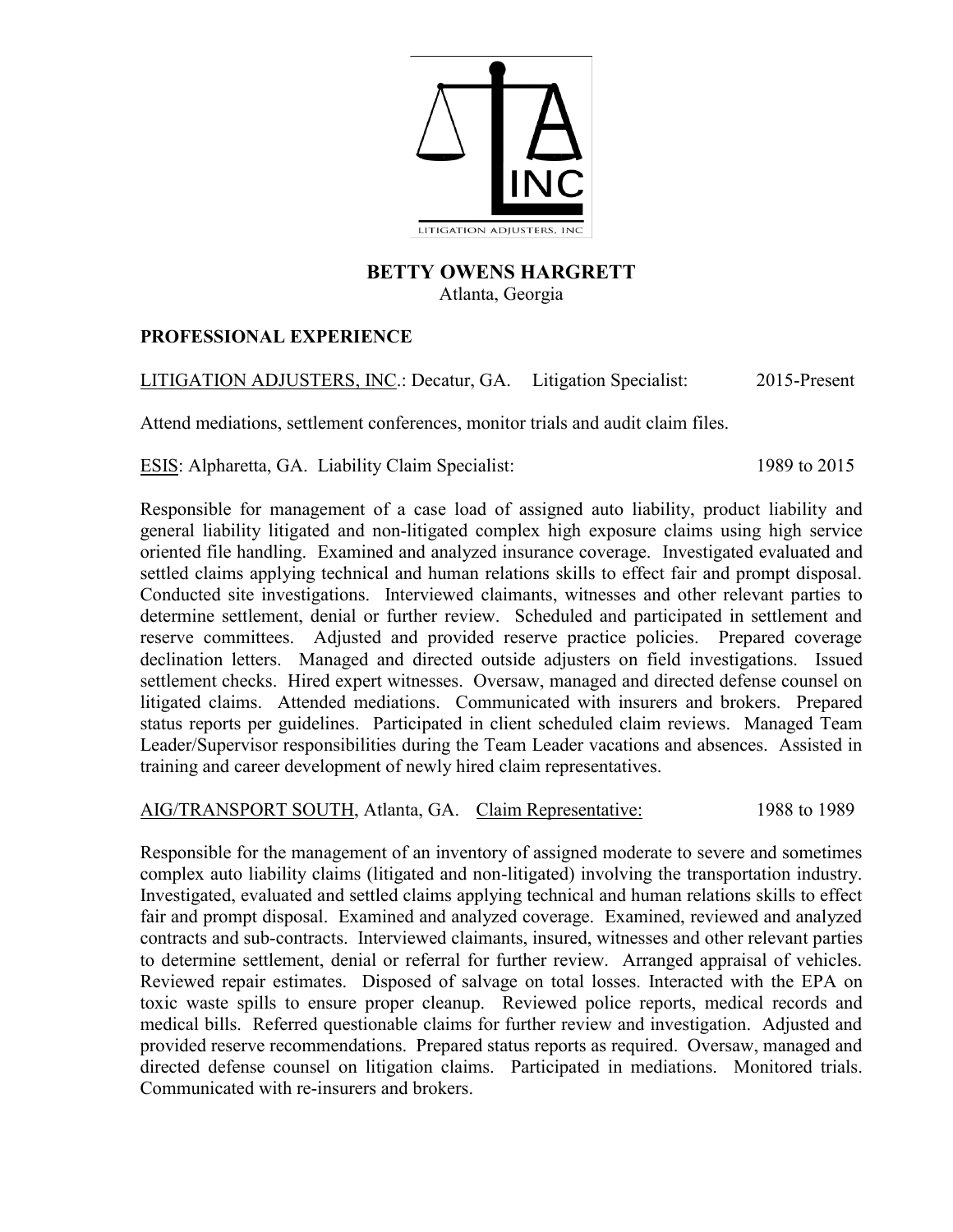

# SENTRY INSURANCE COMPANY, Atlanta, GA. Claim Representative: 1983 to 1988

Responsible for the management of an inventory of assigned auto liability, product liability and personal injury protection claims. Investigated, evaluated and settled claims applying technical and human relations skills to effect fair and prompt disposal of claims within designated authority level. Examined and analyzed coverage. Interviewed insureds, claimants, witnesses and other relevant parties to determine settlement, denial or referral for further review. Assigned appraisers. Reviewed repair estimates. Reviewed medical records and medical bills. Referred medical records and questionable medical bills for review. Adjusted and provided reserve recommendations. Managed total losses and disposed of salvage. Issued checks. Prepared status reports per guidelines. Communicated with brokers and agents. Conferred with legal counsel on claims requiring litigation. Referred claims with coverage questions to coverage counsel.

### CHILD SERVICE & FAMILY COUNSELING, Atlanta, Insurance Coordinator: 1977 to 1983

Responsible for management of processing medical insurance claims for a small non-profit family counseling agency. Responsible for supervision and training of three clerical staff members. Organized work flow. Confirmed insurance coverage. Prepared insurance claim forms and related documents. Reviewed claim forms and related documents for accuracy and completeness. Provided customer service and instructions for medical claim submissions. Calculated amounts of claims. Transmitted claims for payment. Resolved complex billing issues. Prepared reports as required.

#### GROUP HOME SUPERVISOR 1977 to 1982

Supervised and managed a group home for six (6) troubled teenage girls with mild to moderate emotional problems. Responsible for the daily management and operation of the home including overseeing meal preparation by the housekeeper. Managed and monitored the daily schedules of each girl. Attended school conferences. Scheduled and transported girls for medical and dental appointments. Co-led weekly group therapy sessions. Scheduled and transported girls for individual and family therapy. Participated in the formulation of therapeutic treatment plans for each girl. Managed the household financial budget.